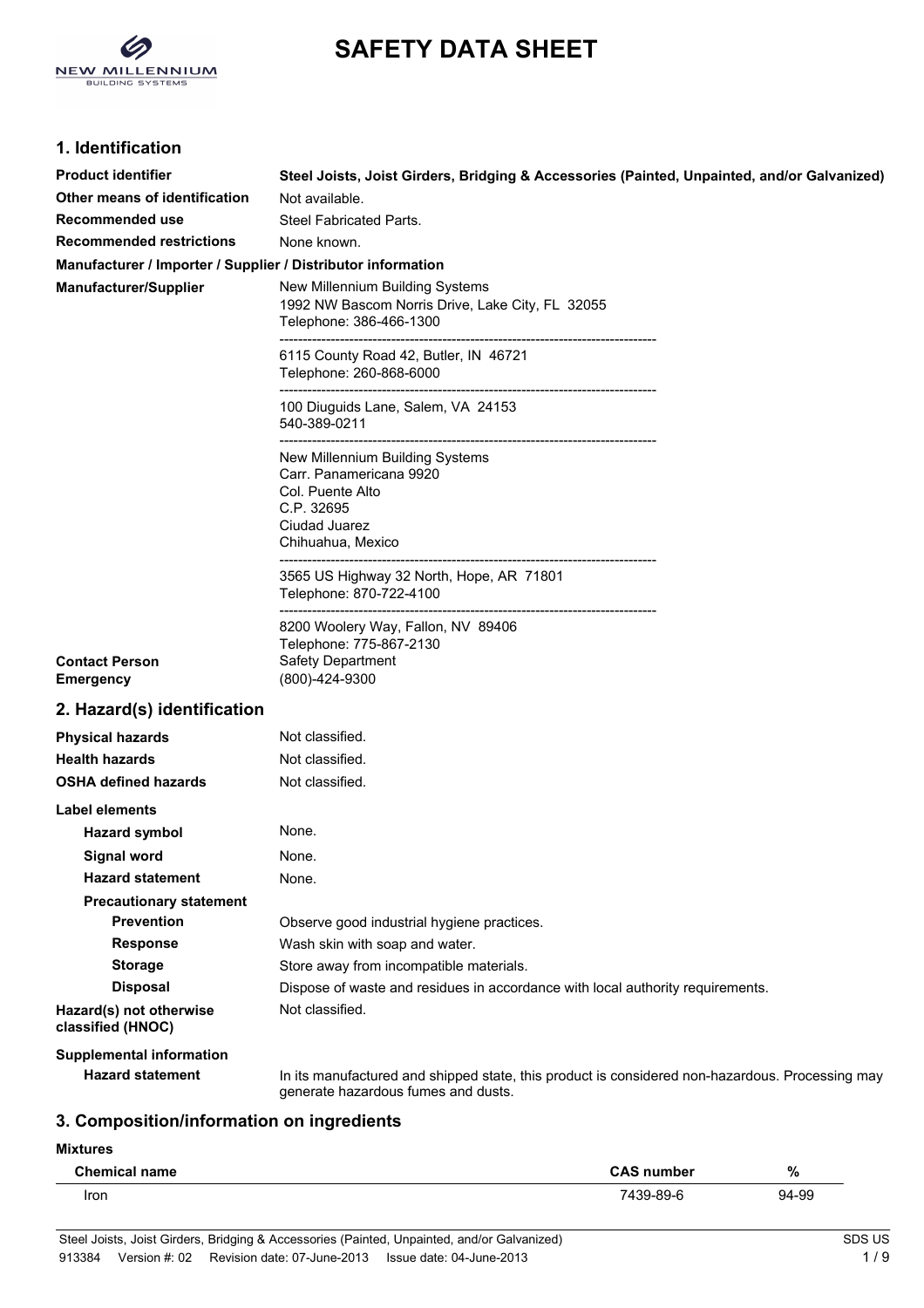| Manganese                                                                        |                                                                                                                                                                                                                                                                                                                                                                                                                                                                                               | 7439-96-5 | $0.25 - 1.65$  |
|----------------------------------------------------------------------------------|-----------------------------------------------------------------------------------------------------------------------------------------------------------------------------------------------------------------------------------------------------------------------------------------------------------------------------------------------------------------------------------------------------------------------------------------------------------------------------------------------|-----------|----------------|
| Carbon                                                                           |                                                                                                                                                                                                                                                                                                                                                                                                                                                                                               | 7440-44-0 | $0.01 - 1.1$   |
| Coating(s)                                                                       |                                                                                                                                                                                                                                                                                                                                                                                                                                                                                               |           | < 1            |
| Copper                                                                           |                                                                                                                                                                                                                                                                                                                                                                                                                                                                                               | 7440-50-8 | $0 - 0.99$     |
| Chromium                                                                         |                                                                                                                                                                                                                                                                                                                                                                                                                                                                                               | 7440-47-3 | $0.0 - 0.9$    |
| Nickel                                                                           |                                                                                                                                                                                                                                                                                                                                                                                                                                                                                               | 7440-02-0 | $0.03 - 0.75$  |
| Silicon                                                                          |                                                                                                                                                                                                                                                                                                                                                                                                                                                                                               | 7440-21-3 | $0.05 - 0.5$   |
| Molybdenum                                                                       |                                                                                                                                                                                                                                                                                                                                                                                                                                                                                               | 7439-98-7 | $0.01 - 0.2$   |
| Sulphur                                                                          |                                                                                                                                                                                                                                                                                                                                                                                                                                                                                               | 7704-34-9 | $0.001 - 0.08$ |
| Lead                                                                             |                                                                                                                                                                                                                                                                                                                                                                                                                                                                                               | 7439-92-1 | $0 - 0.07$     |
| White phosphorus                                                                 |                                                                                                                                                                                                                                                                                                                                                                                                                                                                                               | 7723-14-0 | $= 0.06$       |
| Aluminium                                                                        |                                                                                                                                                                                                                                                                                                                                                                                                                                                                                               | 7429-90-5 | $0.001 - 0.01$ |
| Iron oxide**                                                                     |                                                                                                                                                                                                                                                                                                                                                                                                                                                                                               | 1309-37-1 | 0              |
| <b>Composition comments</b>                                                      | All concentrations are in percent by weight unless ingredient is a gas. Gas concentrations are in<br>percent by volume.<br>** Iron oxide is formed at temperatures above the melting point.<br>The product is an alloy. At temperatures above the melting point steel products may liberate fumes<br>containing oxides of iron and alloying elements. This product may contain a coating at a<br>concentration below 1.0% by weight. MSDS's for specific coatings are available upon request. |           |                |
| 4. First-aid measures                                                            |                                                                                                                                                                                                                                                                                                                                                                                                                                                                                               |           |                |
| <b>Inhalation</b>                                                                | In case of inhalation of fumes from heated product: Move into fresh air and keep at rest. Get<br>medical attention if symptoms persist. If breathing is difficult, give oxygen. If breathing stops,<br>provide artificial respiration.                                                                                                                                                                                                                                                        |           |                |
| <b>Skin contact</b>                                                              | Wash skin with soap and water. In case of burns with hot metal, rinse with plenty of cold water. If<br>burns are severe, consult a physician. If skin irritation or an allergic skin reaction develops, get<br>medical attention.                                                                                                                                                                                                                                                             |           |                |
| Eye contact                                                                      | Any material that contacts the eye should be washed out immediately with water. If easy to do,<br>remove contact lenses. Get medical attention promptly if symptoms persist or occur after washing.                                                                                                                                                                                                                                                                                           |           |                |
| Ingestion                                                                        | Solid steel: Not applicable. Dust: Get medical attention if any discomfort continues.                                                                                                                                                                                                                                                                                                                                                                                                         |           |                |
| <b>Most important</b><br>symptoms/effects, acute and<br>delayed                  | Exposed individuals may experience eye tearing, redness, and discomfort. May dry the skin<br>leading to discomfort and dermatitis. High concentrations of dust may irritate throat and respiratory<br>system and cause coughing.                                                                                                                                                                                                                                                              |           |                |
| 5. Fire-fighting measures                                                        |                                                                                                                                                                                                                                                                                                                                                                                                                                                                                               |           |                |
| Suitable extinguishing media                                                     | Use fire-extinguishing media appropriate for surrounding materials.                                                                                                                                                                                                                                                                                                                                                                                                                           |           |                |
| Unsuitable extinguishing<br>media                                                | Not applicable.                                                                                                                                                                                                                                                                                                                                                                                                                                                                               |           |                |
| Specific hazards arising from<br>the chemical                                    | No unusual fire or explosion hazards noted.                                                                                                                                                                                                                                                                                                                                                                                                                                                   |           |                |
| Special protective equipment<br>and precautions for firefighters                 | Self-contained breathing apparatus and full protective clothing must be worn in case of fire.                                                                                                                                                                                                                                                                                                                                                                                                 |           |                |
| <b>Fire-fighting</b><br>equipment/instructions                                   | Use standard firefighting procedures and consider the hazards of other involved materials.                                                                                                                                                                                                                                                                                                                                                                                                    |           |                |
| 6. Accidental release measures                                                   |                                                                                                                                                                                                                                                                                                                                                                                                                                                                                               |           |                |
| <b>Personal precautions,</b><br>protective equipment and<br>emergency procedures | Cold solid metal: No special precautions are necessary beyond normal good hygiene practices.<br>See Section 8 of the MSDS for additional personal protection advice when handling this product.<br>Hot metal: Avoid contact with hot material. Wear protective clothing as described in Section 8 of<br>this safety data sheet.                                                                                                                                                               |           |                |

**Methods and materials for containment and cleaning up** In the event of a spill or accidental release, notify relevant authorities in accordance with all applicable regulations. Collect for recycling. **Environmental precautions** No specific precautions.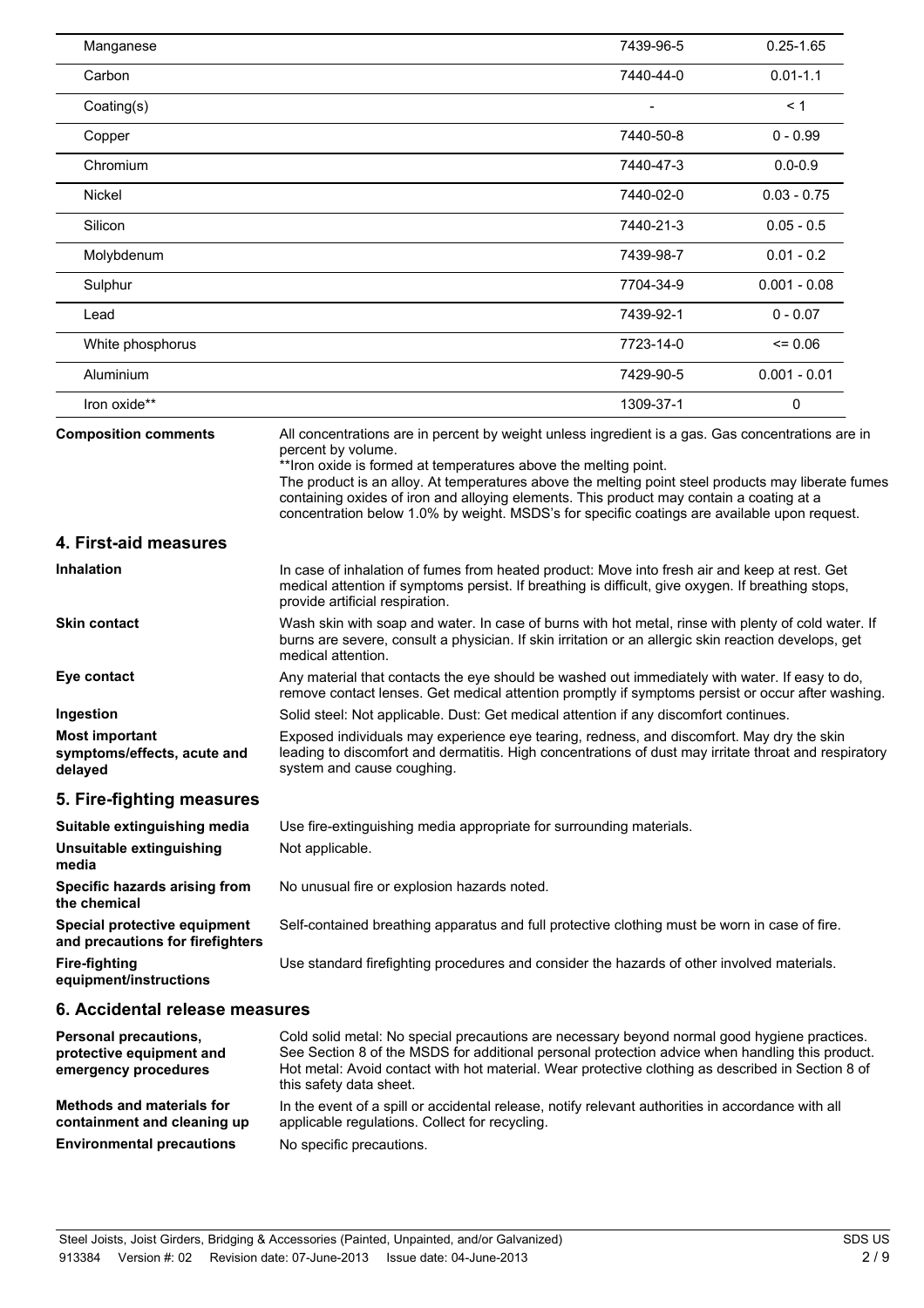## **7. Handling and storage**

**Precautions for safe handling** Avoid contact with sharp edges and hot surfaces. Use appropriate gloves and tools to ensure safe handling. Use work methods which minimize dust/fume production. Do not breathe fumes and dusts. The organic material(s) of the coating(s) may generate fumes or gases when heated or melted. Observe safety measures suited to the coating(s) when handling, cutting or melting. Follow the recommendations in ANSI Z49.1, Safety in welding and cutting (ANSI=American National Standard Institute).

**Conditions for safe storage, including any incompatibilities**

Store in a dry place. Store away from: Strong oxidizing agents. Acids.

**8. Exposure controls/personal protection**

#### **Occupational exposure limits**

**US. OSHA Specifically Regulated Substances (29 CFR 1910.1001-1050)**

| <b>Components</b>                                                 | <b>Type</b> | Value                      |                      |
|-------------------------------------------------------------------|-------------|----------------------------|----------------------|
| Lead (CAS 7439-92-1)                                              | <b>TWA</b>  | $0.05$ mg/m $3$            |                      |
| US. OSHA Table Z-1 Limits for Air Contaminants (29 CFR 1910.1000) |             |                            |                      |
| <b>Components</b>                                                 | <b>Type</b> | Value                      | Form                 |
| Aluminium (CAS 7429-90-5)                                         | PEL         | $5$ mg/m $3$               | Respirable dust.     |
|                                                                   |             | 15 mg/m3                   | Total dust.          |
| Carbon (CAS 7440-44-0)                                            | <b>PEL</b>  | $5$ mg/m $3$               | Respirable fraction. |
|                                                                   |             | 15 mg/m3                   | Total dust.          |
| Chromium (CAS 7440-47-3)                                          | <b>PEL</b>  | 1 $mg/m3$                  |                      |
| Copper (CAS 7440-50-8)                                            | PEL         | $1$ mg/m $3$               | Dust and mist.       |
|                                                                   |             | $0.1$ mg/m $3$             | Fume.                |
| Iron oxide** (CAS<br>1309-37-1)                                   | <b>PEL</b>  | 10 mg/m3                   | Fume.                |
| Manganese (CAS<br>7439-96-5)                                      | Ceiling     | $5$ mg/m $3$               | Fume.                |
| Molybdenum (CAS<br>7439-98-7)                                     | PEL         | 15 mg/m3                   | Total dust.          |
| Nickel (CAS 7440-02-0)                                            | <b>PEL</b>  | 1 $mg/m3$                  |                      |
| Silicon (CAS 7440-21-3)                                           | <b>PEL</b>  | 5 mg/m3                    | Respirable fraction. |
|                                                                   |             | 15 mg/m3                   | Total dust.          |
| White phosphorus (CAS<br>7723-14-0)                               | PEL         | $0.1$ mg/m $3$             |                      |
| US. OSHA Table Z-3 (29 CFR 1910.1000)                             |             |                            |                      |
| <b>Components</b>                                                 | <b>Type</b> | Value                      |                      |
| Carbon (CAS 7440-44-0)                                            | <b>TWA</b>  | 15 millions of<br>particle |                      |
| <b>US. ACGIH Threshold Limit Values</b>                           |             |                            |                      |
| <b>Components</b>                                                 | <b>Type</b> | <b>Value</b>               | Form                 |
| Aluminium (CAS 7429-90-5)                                         | <b>TWA</b>  | 1 $mg/m3$                  | Respirable fraction. |
| Carbon (CAS 7440-44-0)                                            | <b>TWA</b>  | $2$ mg/m $3$               | Respirable fraction. |
| Chromium (CAS 7440-47-3)                                          | <b>TWA</b>  | $0.5$ mg/m $3$             |                      |
| Copper (CAS 7440-50-8)                                            | <b>TWA</b>  | 1 mg/m3                    | Dust and mist.       |
|                                                                   |             | $0.2$ mg/m $3$             | Fume.                |
| Iron oxide** (CAS<br>1309-37-1)                                   | <b>TWA</b>  | $5$ mg/m $3$               | Respirable fraction. |
| Lead (CAS 7439-92-1)                                              | <b>TWA</b>  | $0.05$ mg/m $3$            |                      |
| Manganese (CAS<br>7439-96-5)                                      | <b>TWA</b>  | $0.2$ mg/m $3$             |                      |
| Molybdenum (CAS<br>7439-98-7)                                     | <b>TWA</b>  | $3$ mg/m $3$               | Respirable fraction. |
|                                                                   |             | 10 mg/m3                   | Inhalable fraction.  |
| Nickel (CAS 7440-02-0)                                            | <b>TWA</b>  | $1.5$ mg/m $3$             | Inhalable fraction.  |
| White phosphorus (CAS<br>7723-14-0)                               | <b>TWA</b>  | $0.1$ mg/m $3$             |                      |

**US NIOSH Pocket Guide to Chemical Hazards: Recommended exposure limit (REL)**

| <b>Components</b>         | Type | Value               | Form        |
|---------------------------|------|---------------------|-------------|
| Aluminium (CAS 7429-90-5) | TWA  | $5 \,\mathrm{mg/m}$ | Respirable. |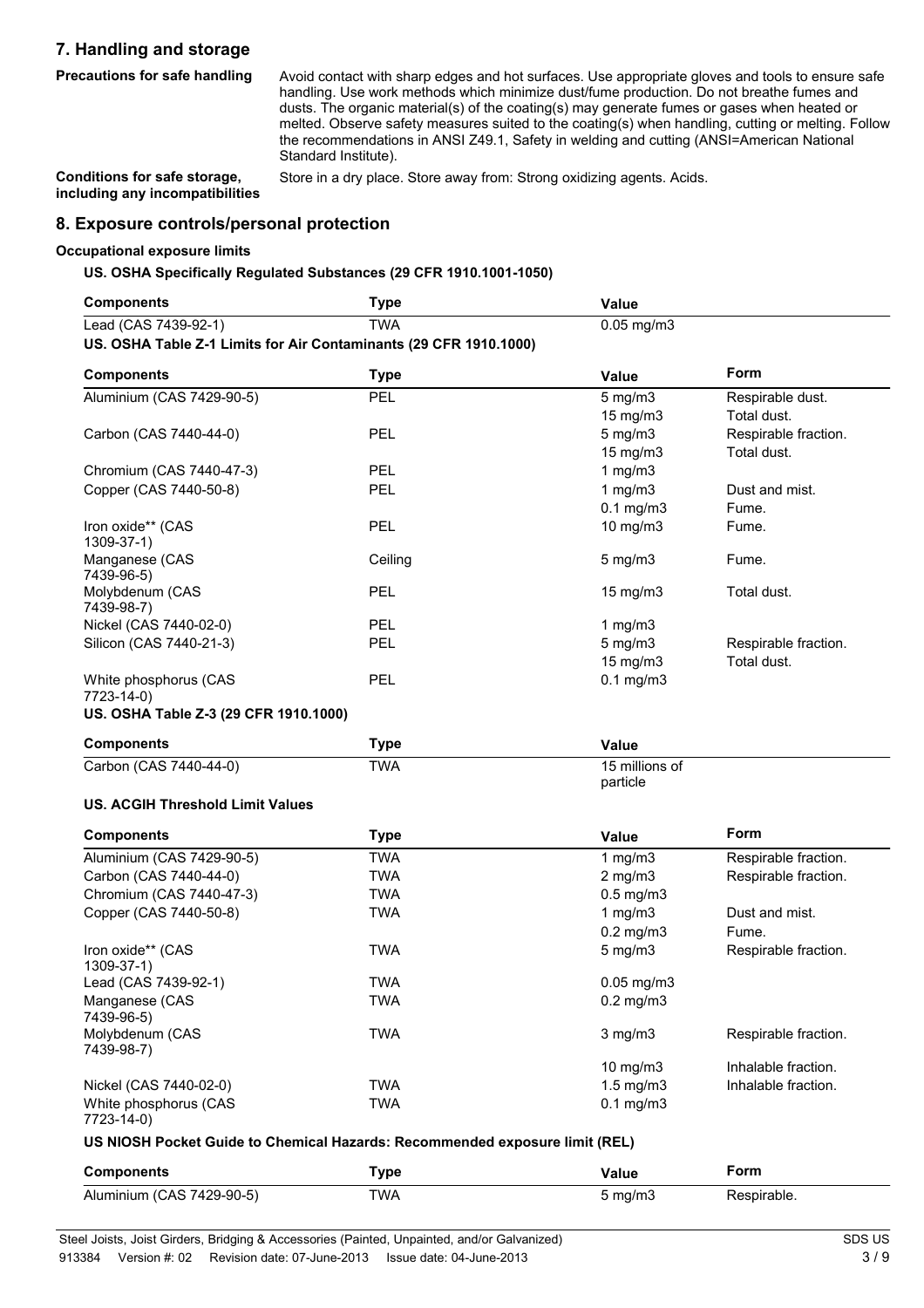#### **US NIOSH Pocket Guide to Chemical Hazards: Recommended exposure limit (REL)**

| <b>Components</b>               | <b>Type</b> | Value                              | Form                                  |
|---------------------------------|-------------|------------------------------------|---------------------------------------|
|                                 |             | $5 \text{ mg/m}$ 3                 | Welding fume or<br>pyrophoric powder. |
|                                 |             | 10 $mg/m3$                         | Total                                 |
| Carbon (CAS 7440-44-0)          | <b>TWA</b>  | $2.5 \text{ mg/m}$ 3               | Respirable.                           |
| Chromium (CAS 7440-47-3)        | <b>TWA</b>  | $0.5 \text{ mg/m}$ 3               |                                       |
| Copper (CAS 7440-50-8)          | <b>TWA</b>  | 1 mg/m $3$                         | Dust and mist.                        |
| Iron oxide** (CAS<br>1309-37-1) | <b>TWA</b>  | $5 \text{ mg/m}$                   | Dust and fume.                        |
| Lead (CAS 7439-92-1)            | <b>TWA</b>  | $0.05$ mg/m $3$                    |                                       |
| Manganese (CAS<br>7439-96-5)    | <b>TWA</b>  | 1 $mq/m3$                          | Fume.                                 |
| Nickel (CAS 7440-02-0)          | <b>TWA</b>  | $0.015$ mg/m $3$                   |                                       |
| Silicon (CAS 7440-21-3)         | <b>TWA</b>  | $5 \,\mathrm{mg/m}$<br>10 mg/m $3$ | Respirable.<br>Total                  |
| White phosphorus (CAS           | <b>TWA</b>  | $0.1 \text{ mg/m}$                 |                                       |

```
7723-14-0)
```
#### **US NIOSH Pocket Guide to Chemical Hazards: Short Term Exposure Limit (STEL)**

| <b>Components</b> | ™уре | Value   | Form  |
|-------------------|------|---------|-------|
| Manganese (CAS    | STEL | 3 mg/m3 | ⊢ume. |
| 7439-96-5)        |      |         |       |

#### **Biological limit values**

#### **ACGIH Biological Exposure Indices**

| <b>Components</b>                                                     | Value                              | <b>Determinant</b>                                              | <b>Specimen</b> | <b>Sampling Time</b>                                                                                                                                                                                                                                                                                                                                                                     |
|-----------------------------------------------------------------------|------------------------------------|-----------------------------------------------------------------|-----------------|------------------------------------------------------------------------------------------------------------------------------------------------------------------------------------------------------------------------------------------------------------------------------------------------------------------------------------------------------------------------------------------|
| Lead (CAS 7439-92-1)                                                  | 300<br>micrograms/liter            | Lead                                                            | <b>Blood</b>    |                                                                                                                                                                                                                                                                                                                                                                                          |
| * - For sampling details, please see the source document.             |                                    |                                                                 |                 |                                                                                                                                                                                                                                                                                                                                                                                          |
| <b>Exposure guidelines</b>                                            |                                    | **Iron oxide is formed at temperatures above the melting point. |                 |                                                                                                                                                                                                                                                                                                                                                                                          |
| Appropriate engineering<br>controls                                   | or fume exposure.                  |                                                                 |                 | Adequate ventilation should be provided so that exposure limits are not exceeded. Use local<br>exhaust when welding, burning, sawing, brazing, grinding or machining to prevent excessive dust                                                                                                                                                                                           |
| Individual protection measures, such as personal protective equipment |                                    |                                                                 |                 |                                                                                                                                                                                                                                                                                                                                                                                          |
| <b>Eye/face protection</b>                                            |                                    |                                                                 |                 | Use of safety glasses or goggles is required for welding, burning, sawing, brazing, grinding or<br>machining operations. In addition to safety glasses or goggles, a welding helmet with appropriate<br>shaded shield is required during welding, burning, or brazing. A face shield is recommended, in<br>addition to safety glasses or goggles, during sawing, grinding, or machining. |
| <b>Skin protection</b>                                                |                                    |                                                                 |                 |                                                                                                                                                                                                                                                                                                                                                                                          |
| <b>Hand protection</b>                                                |                                    | gloves and sleeves for laceration protection.                   |                 | Wear protective gloves. While handling product and/or steel packing material wear cut resistant                                                                                                                                                                                                                                                                                          |
| <b>Other</b>                                                          | Wear suitable protective clothing. |                                                                 |                 |                                                                                                                                                                                                                                                                                                                                                                                          |
| <b>Respiratory protection</b>                                         | exceeding the exposure limits.     |                                                                 |                 | Use a NIOSH/MSHA approved respirator if there is a risk of exposure to dust/fume at levels                                                                                                                                                                                                                                                                                               |
| <b>Thermal hazards</b>                                                |                                    |                                                                 |                 | When material is heated, wear gloves to protect against thermal burns. Thermally protective apron<br>and long sleeves are recommended when volume of hot material is significant.                                                                                                                                                                                                        |
| <b>General hygiene</b><br>considerations                              |                                    |                                                                 |                 | Always observe good personal hygiene measures, such as washing after handling the material<br>and before eating, drinking, and/or smoking. Routinely wash work clothing and protective<br>equipment to remove contaminants. Observe any medical surveillance requirements.                                                                                                               |
|                                                                       |                                    |                                                                 |                 |                                                                                                                                                                                                                                                                                                                                                                                          |

#### **9. Physical and chemical properties**

| Appearance                                 | Massive, solid metal.                                    |
|--------------------------------------------|----------------------------------------------------------|
| <b>Physical state</b>                      | Solid.                                                   |
| <b>Form</b>                                | Solid.                                                   |
| Color                                      | Gray (painted), metallic gray (unpainted or galvanized). |
| Odor                                       | None.                                                    |
| Odor threshold                             | Not available.                                           |
| рH                                         | Not applicable.                                          |
| Melting point/freezing point               | 2750 °F (1510 °C) / Not applicable.                      |
| Initial boiling point and boiling<br>range | Not applicable.                                          |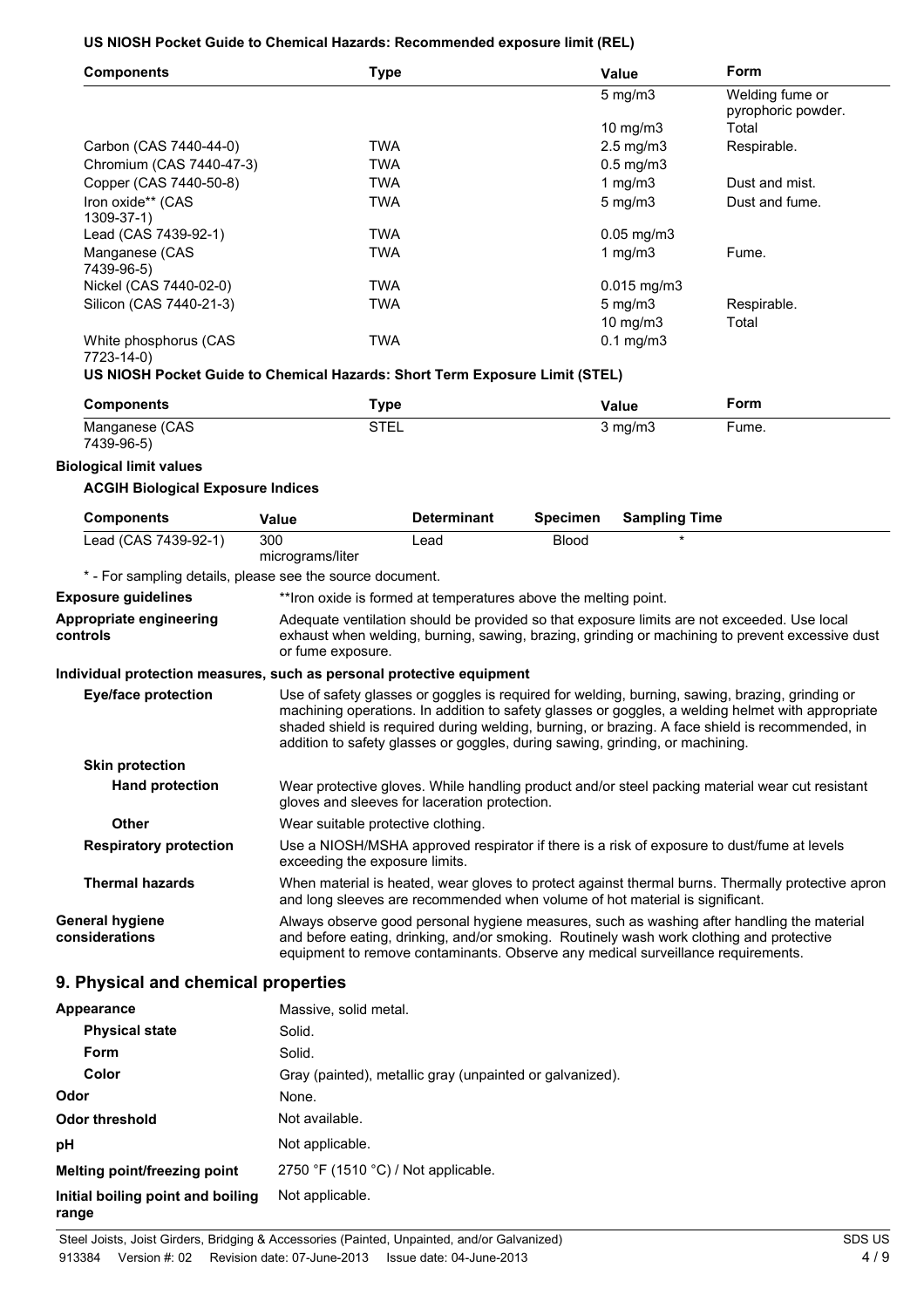| <b>Flash point</b>                                |                             | Not applicable.     |
|---------------------------------------------------|-----------------------------|---------------------|
| <b>Evaporation rate</b>                           |                             | Not applicable.     |
| Flammability (solid, gas)                         |                             | Not available.      |
| Upper/lower flammability or explosive limits      |                             |                     |
| <b>Flammability limit - lower</b><br>$(\%)$       |                             | Not applicable.     |
| <b>Flammability limit - upper</b><br>(%)          |                             | Not applicable.     |
| Explosive limit - lower (%)                       |                             | Not applicable.     |
|                                                   | Explosive limit - upper (%) | Not applicable.     |
| Vapor pressure                                    |                             | Not applicable.     |
| <b>Vapor density</b>                              |                             | Not applicable.     |
| <b>Relative density</b>                           |                             | 7.9                 |
| Solubility(ies)                                   |                             | Insoluble in water. |
| <b>Partition coefficient</b><br>(n-octanol/water) |                             | Not applicable.     |
| <b>Auto-ignition temperature</b>                  |                             | Not applicable.     |
| <b>Decomposition temperature</b>                  |                             | Not available.      |
| <b>Viscosity</b>                                  |                             | Not applicable.     |
| <b>Other information</b>                          |                             |                     |
| Solubility (other)                                |                             | Not available.      |
|                                                   |                             |                     |

## **10. Stability and reactivity**

| <b>Reactivity</b>                            | Stable at normal conditions.                                                                                                     |
|----------------------------------------------|----------------------------------------------------------------------------------------------------------------------------------|
| <b>Chemical stability</b>                    | This product is stable under expected conditions of use.                                                                         |
| <b>Possibility of hazardous</b><br>reactions | Will not occur.                                                                                                                  |
| <b>Conditions to avoid</b>                   | Contact with incompatible materials. Avoid contact with acids and oxidizing substances.                                          |
| Incompatible materials                       | Strong acids. Oxidizing agents.                                                                                                  |
| <b>Hazardous decomposition</b><br>products   | At elevated temperatures: Acrid fumes. Metal oxides. Inorganic compounds.<br>Strong Acid Contact: Hydrogen, Inorganic compounds. |

#### **11. Toxicological information**

#### **Information on likely routes of exposure**

| Ingestion                                                                          | Solid steel: Not relevant, due to the form of the product. However, ingestion of dusts generated<br>during working operations may cause nausea and vomiting.                                                                                                                      |
|------------------------------------------------------------------------------------|-----------------------------------------------------------------------------------------------------------------------------------------------------------------------------------------------------------------------------------------------------------------------------------|
| <b>Inhalation</b>                                                                  | No inhalation hazard under normal conditions. Welding, burning, sawing, brazing, grinding or<br>machining operations may generate fumes and dusts of metal oxides. High concentrations of<br>freshly formed fumes/dusts of metal oxides can produce symptoms of metal fume fever. |
| <b>Skin contact</b>                                                                | Under normal conditions of intended use, this material does not pose a risk to health. Dust may<br>irritate skin. Skin contact may aggravate an existing dermatitis. Contact with hot material can<br>cause thermal burns which may result in permanent damage.                   |
| Eye contact                                                                        | Under normal conditions of intended use, this material does not pose a risk to health. Contact with<br>hot material can cause thermal burns which may result in permanent damage. Grinding and<br>sanding this product may generate dust. Dust may irritate the eyes.             |
| Symptoms related to the<br>physical, chemical and<br>toxicological characteristics | Exposed individuals may experience eye tearing, redness, and discomfort. May dry the skin<br>leading to discomfort and dermatitis. High concentrations of dust may irritate throat and<br>respiratory system and cause coughing.                                                  |
| Information on toxicological effects                                               |                                                                                                                                                                                                                                                                                   |
|                                                                                    |                                                                                                                                                                                                                                                                                   |

Acute toxicity **Inhalation of dust (generated at high temperatures only) may cause mild irritation of the upper** respiratory tract. Prolonged contact may cause redness, irritation and cracking. Welding, cutting and metalizing can generate ozone. Ozone can cause irritation of eyes, nose and respiratory tract.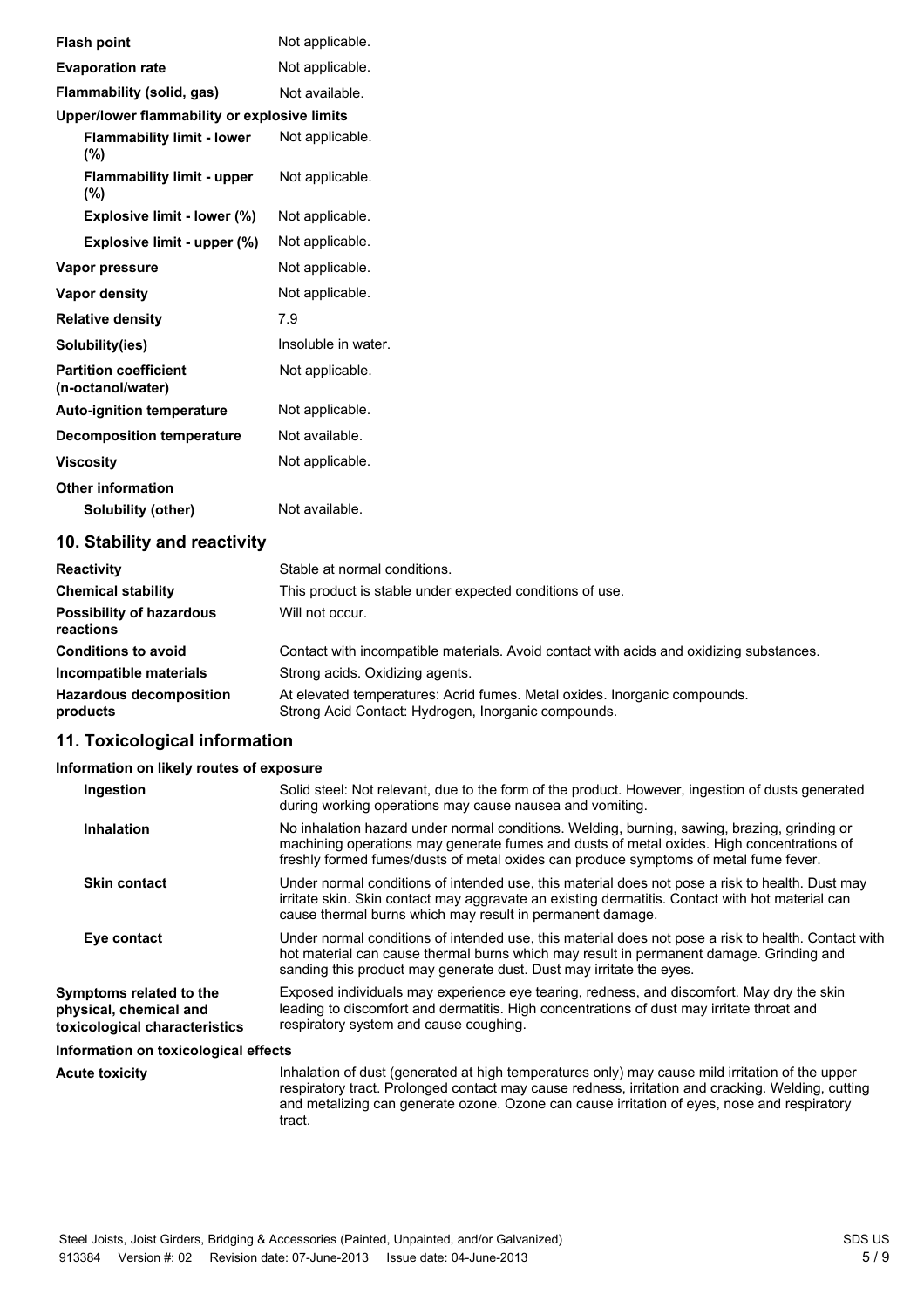| <b>Components</b>                                                                                                                              | <b>Species</b>                                                                                                                                                                                                                                                                                                                                                                                                                                                                                                                                                                                                                                                                                                                                                                                                                                                                                                                                                                  | <b>Test Results</b>                                                  |  |
|------------------------------------------------------------------------------------------------------------------------------------------------|---------------------------------------------------------------------------------------------------------------------------------------------------------------------------------------------------------------------------------------------------------------------------------------------------------------------------------------------------------------------------------------------------------------------------------------------------------------------------------------------------------------------------------------------------------------------------------------------------------------------------------------------------------------------------------------------------------------------------------------------------------------------------------------------------------------------------------------------------------------------------------------------------------------------------------------------------------------------------------|----------------------------------------------------------------------|--|
| Carbon (CAS 7440-44-0)                                                                                                                         |                                                                                                                                                                                                                                                                                                                                                                                                                                                                                                                                                                                                                                                                                                                                                                                                                                                                                                                                                                                 |                                                                      |  |
| <b>Acute</b>                                                                                                                                   |                                                                                                                                                                                                                                                                                                                                                                                                                                                                                                                                                                                                                                                                                                                                                                                                                                                                                                                                                                                 |                                                                      |  |
| Oral                                                                                                                                           |                                                                                                                                                                                                                                                                                                                                                                                                                                                                                                                                                                                                                                                                                                                                                                                                                                                                                                                                                                                 |                                                                      |  |
| LD50                                                                                                                                           | Rat                                                                                                                                                                                                                                                                                                                                                                                                                                                                                                                                                                                                                                                                                                                                                                                                                                                                                                                                                                             | > 10000 mg/kg                                                        |  |
| Iron (CAS 7439-89-6)                                                                                                                           |                                                                                                                                                                                                                                                                                                                                                                                                                                                                                                                                                                                                                                                                                                                                                                                                                                                                                                                                                                                 |                                                                      |  |
| <b>Acute</b>                                                                                                                                   |                                                                                                                                                                                                                                                                                                                                                                                                                                                                                                                                                                                                                                                                                                                                                                                                                                                                                                                                                                                 |                                                                      |  |
| Oral                                                                                                                                           |                                                                                                                                                                                                                                                                                                                                                                                                                                                                                                                                                                                                                                                                                                                                                                                                                                                                                                                                                                                 |                                                                      |  |
| LD50                                                                                                                                           | Rat                                                                                                                                                                                                                                                                                                                                                                                                                                                                                                                                                                                                                                                                                                                                                                                                                                                                                                                                                                             | 30 g/kg                                                              |  |
| Silicon (CAS 7440-21-3)                                                                                                                        |                                                                                                                                                                                                                                                                                                                                                                                                                                                                                                                                                                                                                                                                                                                                                                                                                                                                                                                                                                                 |                                                                      |  |
| Acute                                                                                                                                          |                                                                                                                                                                                                                                                                                                                                                                                                                                                                                                                                                                                                                                                                                                                                                                                                                                                                                                                                                                                 |                                                                      |  |
| Oral                                                                                                                                           |                                                                                                                                                                                                                                                                                                                                                                                                                                                                                                                                                                                                                                                                                                                                                                                                                                                                                                                                                                                 |                                                                      |  |
| LD50                                                                                                                                           | Rat                                                                                                                                                                                                                                                                                                                                                                                                                                                                                                                                                                                                                                                                                                                                                                                                                                                                                                                                                                             | 3160 mg/kg                                                           |  |
| <b>Skin corrosion/irritation</b>                                                                                                               | Dust may irritate skin.                                                                                                                                                                                                                                                                                                                                                                                                                                                                                                                                                                                                                                                                                                                                                                                                                                                                                                                                                         |                                                                      |  |
| Serious eye damage/eye<br>irritation                                                                                                           | Dust may irritate the eyes.                                                                                                                                                                                                                                                                                                                                                                                                                                                                                                                                                                                                                                                                                                                                                                                                                                                                                                                                                     |                                                                      |  |
| <b>Respiratory sensitization</b>                                                                                                               | No data available.                                                                                                                                                                                                                                                                                                                                                                                                                                                                                                                                                                                                                                                                                                                                                                                                                                                                                                                                                              |                                                                      |  |
| <b>Skin sensitization</b>                                                                                                                      | Contains nickel: May cause an allergic skin reaction.                                                                                                                                                                                                                                                                                                                                                                                                                                                                                                                                                                                                                                                                                                                                                                                                                                                                                                                           |                                                                      |  |
| Germ cell mutagenicity                                                                                                                         | No data available.                                                                                                                                                                                                                                                                                                                                                                                                                                                                                                                                                                                                                                                                                                                                                                                                                                                                                                                                                              |                                                                      |  |
| Carcinogenicity                                                                                                                                | Nickel is listed by IARC (Group 2B) and NTP. A residual chrome VI compound from the surface<br>coating is water soluble and is carcinogenic. Chromium VI compounds are regarded as human<br>carcinogens by IARC, NTP, OSHA and ACGIH.                                                                                                                                                                                                                                                                                                                                                                                                                                                                                                                                                                                                                                                                                                                                           |                                                                      |  |
| IARC Monographs. Overall Evaluation of Carcinogenicity                                                                                         |                                                                                                                                                                                                                                                                                                                                                                                                                                                                                                                                                                                                                                                                                                                                                                                                                                                                                                                                                                                 |                                                                      |  |
| Chromium (CAS 7440-47-3)<br>Iron oxide** (CAS 1309-37-1)<br>Lead (CAS 7439-92-1)<br>Nickel (CAS 7440-02-0)<br><b>NTP Report on Carcinogens</b> | 3 Not classifiable as to carcinogenicity to humans.<br>3 Not classifiable as to carcinogenicity to humans.<br>2B Possibly carcinogenic to humans.<br>2B Possibly carcinogenic to humans.                                                                                                                                                                                                                                                                                                                                                                                                                                                                                                                                                                                                                                                                                                                                                                                        |                                                                      |  |
| Nickel (CAS 7440-02-0)                                                                                                                         |                                                                                                                                                                                                                                                                                                                                                                                                                                                                                                                                                                                                                                                                                                                                                                                                                                                                                                                                                                                 | Known To Be Human Carcinogen.                                        |  |
|                                                                                                                                                |                                                                                                                                                                                                                                                                                                                                                                                                                                                                                                                                                                                                                                                                                                                                                                                                                                                                                                                                                                                 | Reasonably Anticipated to be a Human Carcinogen.                     |  |
| <b>Reproductive toxicity</b>                                                                                                                   | No data available.                                                                                                                                                                                                                                                                                                                                                                                                                                                                                                                                                                                                                                                                                                                                                                                                                                                                                                                                                              |                                                                      |  |
| Specific target organ toxicity -<br>single exposure                                                                                            | No data available.                                                                                                                                                                                                                                                                                                                                                                                                                                                                                                                                                                                                                                                                                                                                                                                                                                                                                                                                                              |                                                                      |  |
| Specific target organ toxicity -<br>repeated exposure                                                                                          | No data available.                                                                                                                                                                                                                                                                                                                                                                                                                                                                                                                                                                                                                                                                                                                                                                                                                                                                                                                                                              |                                                                      |  |
| <b>Aspiration hazard</b>                                                                                                                       | Not relevant, due to the form of the product.                                                                                                                                                                                                                                                                                                                                                                                                                                                                                                                                                                                                                                                                                                                                                                                                                                                                                                                                   |                                                                      |  |
| <b>Chronic effects</b>                                                                                                                         | Frequent inhalation of dust over a long period of time increases the risk of developing lung<br>diseases. The product contains a small amount of sensitizing substance which may provoke an<br>allergic reaction among sensitive individuals in contact with skin. The ingredients of the alloy are<br>bound within the product and release is not expected under normal conditions.<br>Chronic inhalation of high concentrations of iron oxide fumes or dust may lead to benign<br>pneumoconiosis (siderosis). Inhalation of high concentrations of iron oxide may possibly enhance<br>the risk of lung cancer development in workers exposed to pulmonary carcinogens. Exposure to<br>manganese fume/dust can affect the central nervous system (apathy, drowsiness, weakness and<br>other chronic symptoms such as postural tremors). Pre-existing skin and respiratory conditions<br>including dermatitis, asthma and chronic lung disease might be aggravated by exposure. |                                                                      |  |
|                                                                                                                                                |                                                                                                                                                                                                                                                                                                                                                                                                                                                                                                                                                                                                                                                                                                                                                                                                                                                                                                                                                                                 |                                                                      |  |
| 12. Ecological information                                                                                                                     |                                                                                                                                                                                                                                                                                                                                                                                                                                                                                                                                                                                                                                                                                                                                                                                                                                                                                                                                                                                 |                                                                      |  |
| <b>Ecotoxicity</b>                                                                                                                             |                                                                                                                                                                                                                                                                                                                                                                                                                                                                                                                                                                                                                                                                                                                                                                                                                                                                                                                                                                                 | The environmental hazard of the product is considered to be limited. |  |
| Comnonante                                                                                                                                     | <b>Snacias</b>                                                                                                                                                                                                                                                                                                                                                                                                                                                                                                                                                                                                                                                                                                                                                                                                                                                                                                                                                                  | <b>Toet Roculte</b>                                                  |  |

| <b>Components</b>      |             | <b>Species</b>                                         | <b>Test Results</b>  |
|------------------------|-------------|--------------------------------------------------------|----------------------|
| Copper (CAS 7440-50-8) |             |                                                        |                      |
| <b>Aquatic</b>         |             |                                                        |                      |
| Fish                   | LC50        | Striped bass (Morone saxatilis)                        | 0.024 mg/l, 96 hours |
| Iron (CAS 7439-89-6)   |             |                                                        |                      |
| <b>Aquatic</b>         |             |                                                        |                      |
| Fish                   | <b>LC50</b> | Channel catfish (Ictalurus punctatus)                  | > 500 mg/l, 96 hours |
| Lead (CAS 7439-92-1)   |             |                                                        |                      |
|                        | <b>LC50</b> | Rainbow trout, donaldson trout<br>(Oncorhynhus mykiss) | 1.17 mg/l, 96 Hours  |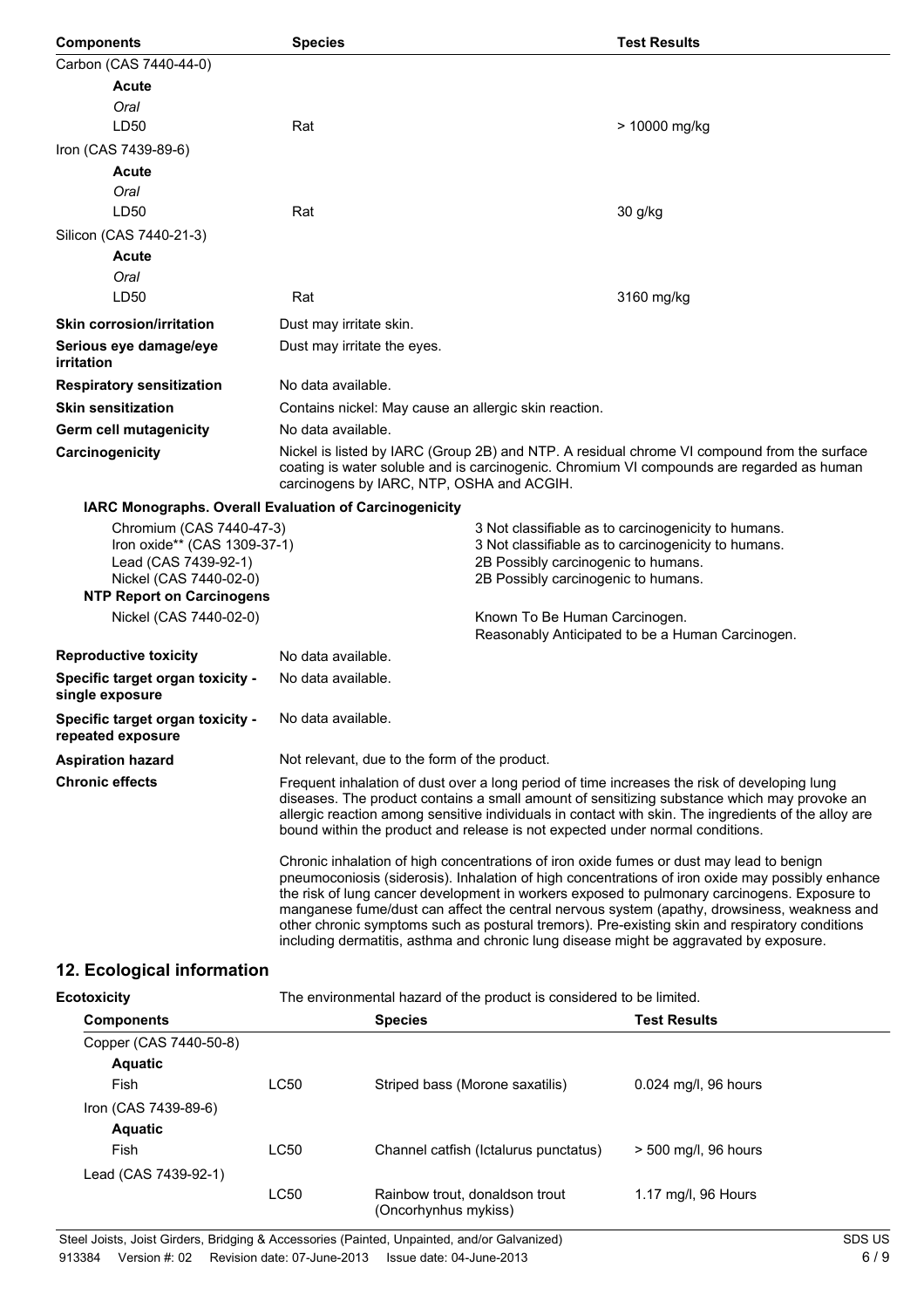| <b>Components</b>                |                    | <b>Species</b>                                         | <b>Test Results</b>          |
|----------------------------------|--------------------|--------------------------------------------------------|------------------------------|
| Molybdenum (CAS 7439-98-7)       |                    |                                                        |                              |
| <b>Aquatic</b>                   |                    |                                                        |                              |
| Fish                             | LC50               | Rainbow trout.donaldson trout<br>(Oncorhynchus mykiss) | 800 mg/l, 96 hours           |
| White phosphorus (CAS 7723-14-0) |                    |                                                        |                              |
| <b>Aquatic</b>                   |                    |                                                        |                              |
| Crustacea                        | EC <sub>50</sub>   | Water flea (Daphnia magna)                             | 0.025 - 0.037 mg/l, 48 hours |
| Fish                             | LC50               | Bluegill (Lepomis macrochirus)                         | 0.002 - 0.006 mg/l, 96 hours |
| Persistence and degradability    | No data available. |                                                        |                              |
| <b>Bioaccumulative potential</b> |                    | No data available on bioaccumulation.                  |                              |
| Mobility in soil                 |                    | Not relevant, due to the form of the product.          |                              |

**Other adverse effects** None known.

#### **13. Disposal considerations**

| <b>Disposal instructions</b>             | Dispose waste and residues in accordance with applicable federal, state, and local regulations.                                                                                                                                     |
|------------------------------------------|-------------------------------------------------------------------------------------------------------------------------------------------------------------------------------------------------------------------------------------|
| Local disposal regulations               | Dispose of in accordance with local regulations.                                                                                                                                                                                    |
| Hazardous waste code                     | Not regulated.                                                                                                                                                                                                                      |
| Waste from residues / unused<br>products | Disposal recommendations are based on material as supplied. Disposal must be in accordance<br>with current applicable laws and regulations, and material characteristics at time of disposal.<br>Recover and recycle, if practical. |
| Contaminated packaging                   | Since emptied containers may retain product residue, follow label warnings even after container is<br>emptied.                                                                                                                      |

## **14. Transport information**

#### **DOT**

Not regulated as a hazardous material by DOT.

# **IATA**

Not regulated as a dangerous good.

#### **IMDG**

Not regulated as a dangerous good.

**Transport in bulk according to Annex II of MARPOL 73/78 and the IBC Code** Not applicable.

## **15. Regulatory information**

**US federal regulations** Under some use conditions, this material may be considered to be hazardous in accordance with OSHA 29 CFR 1910.1200.

All components are on the U.S. EPA TSCA Inventory List.

### **TSCA Section 12(b) Export Notification (40 CFR 707, Subpt. D)**

Not regulated.

#### **US. OSHA Specifically Regulated Substances (29 CFR 1910.1001-1050)**

LEAD (CAS 7439-92-1) Reproductive toxicity

Central nervous system Kidney Blood Acute toxicity

#### **CERCLA Hazardous Substance List (40 CFR 302.4)**

| LISTED        |
|---------------|
| <b>LISTED</b> |
| LISTED        |
| LISTED        |
| LISTED        |
| LISTED        |
|               |

#### **Superfund Amendments and Reauthorization Act of 1986 (SARA)**

**Hazard categories** Immediate Hazard - No Delayed Hazard - No Fire Hazard - No Pressure Hazard - No Reactivity Hazard - No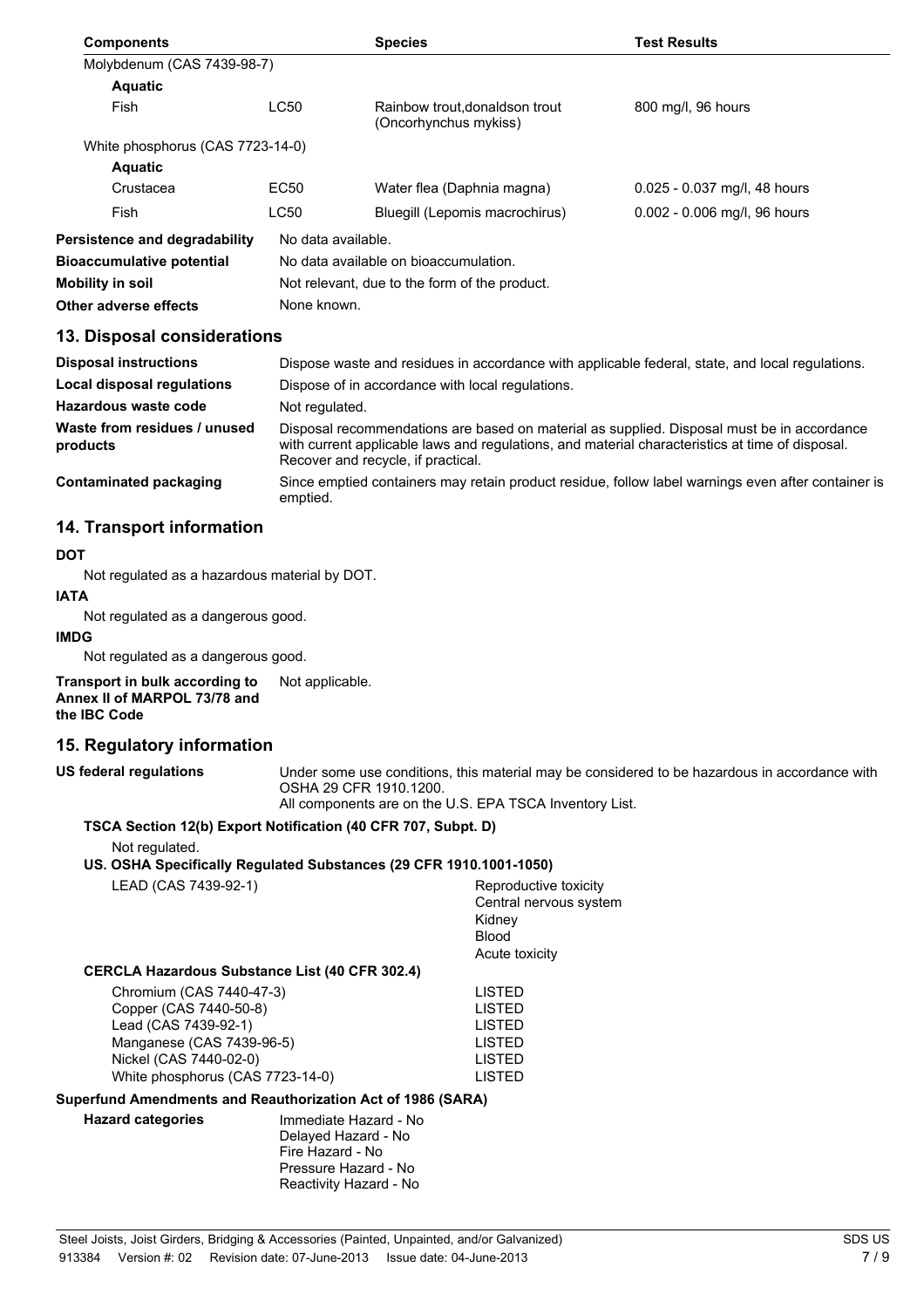| <b>SARA 302 Extremely</b>                                                                                                                                                                                                                                                                                                                                                                                                                                                                                                                                   | No                                                    |                                                                                              |                                                                                              |
|-------------------------------------------------------------------------------------------------------------------------------------------------------------------------------------------------------------------------------------------------------------------------------------------------------------------------------------------------------------------------------------------------------------------------------------------------------------------------------------------------------------------------------------------------------------|-------------------------------------------------------|----------------------------------------------------------------------------------------------|----------------------------------------------------------------------------------------------|
| hazardous substance                                                                                                                                                                                                                                                                                                                                                                                                                                                                                                                                         |                                                       |                                                                                              |                                                                                              |
| SARA 311/312 Hazardous<br>chemical                                                                                                                                                                                                                                                                                                                                                                                                                                                                                                                          | No                                                    |                                                                                              |                                                                                              |
| <b>Other federal regulations</b>                                                                                                                                                                                                                                                                                                                                                                                                                                                                                                                            |                                                       |                                                                                              |                                                                                              |
| Clean Air Act (CAA) Section 112 Hazardous Air Pollutants (HAPs) List<br>Chromium (CAS 7440-47-3)<br>Lead (CAS 7439-92-1)<br>Manganese (CAS 7439-96-5)<br>Nickel (CAS 7440-02-0)<br>White phosphorus (CAS 7723-14-0)                                                                                                                                                                                                                                                                                                                                         |                                                       |                                                                                              |                                                                                              |
|                                                                                                                                                                                                                                                                                                                                                                                                                                                                                                                                                             |                                                       | Clean Air Act (CAA) Section 112(r) Accidental Release Prevention (40 CFR 68.130)             |                                                                                              |
| Not regulated.                                                                                                                                                                                                                                                                                                                                                                                                                                                                                                                                              |                                                       |                                                                                              |                                                                                              |
| <b>Safe Drinking Water Act</b><br>(SDWA)                                                                                                                                                                                                                                                                                                                                                                                                                                                                                                                    | Not regulated.                                        |                                                                                              |                                                                                              |
| <b>Food and Drug</b><br><b>Administration (FDA)</b>                                                                                                                                                                                                                                                                                                                                                                                                                                                                                                         | Not regulated.                                        |                                                                                              |                                                                                              |
| <b>US state regulations</b>                                                                                                                                                                                                                                                                                                                                                                                                                                                                                                                                 |                                                       |                                                                                              | WARNING: This product contains chemical(s) known to the State of California to cause cancer. |
| US. Massachusetts RTK - Substance List                                                                                                                                                                                                                                                                                                                                                                                                                                                                                                                      |                                                       |                                                                                              |                                                                                              |
| Aluminium (CAS 7429-90-5)<br>Chromium (CAS 7440-47-3)<br>Copper (CAS 7440-50-8)<br>Iron oxide** (CAS 1309-37-1)<br>Lead (CAS 7439-92-1)<br>Manganese (CAS 7439-96-5)<br>Molybdenum (CAS 7439-98-7)<br>Nickel (CAS 7440-02-0)<br>Silicon (CAS 7440-21-3)<br>Sulphur (CAS 7704-34-9)<br>White phosphorus (CAS 7723-14-0)                                                                                                                                                                                                                                      | US. New Jersey Worker and Community Right-to-Know Act |                                                                                              |                                                                                              |
| Aluminium (CAS 7429-90-5)                                                                                                                                                                                                                                                                                                                                                                                                                                                                                                                                   |                                                       | 500 lbs                                                                                      |                                                                                              |
| Chromium (CAS 7440-47-3)<br>Copper (CAS 7440-50-8)<br>Lead (CAS 7439-92-1)<br>Manganese (CAS 7439-96-5)<br>Nickel (CAS 7440-02-0)                                                                                                                                                                                                                                                                                                                                                                                                                           |                                                       | 500 lbs<br>500 lbs<br>500 lbs<br>500 lbs<br>500 lbs                                          |                                                                                              |
| White phosphorus (CAS 7723-14-0)                                                                                                                                                                                                                                                                                                                                                                                                                                                                                                                            | US. Pennsylvania RTK - Hazardous Substances           | 100 lbs                                                                                      |                                                                                              |
| Aluminium (CAS 7429-90-5)<br>Chromium (CAS 7440-47-3)<br>Copper (CAS 7440-50-8)<br>Iron oxide** (CAS 1309-37-1)<br>Lead (CAS 7439-92-1)<br>Manganese (CAS 7439-96-5)<br>Molybdenum (CAS 7439-98-7)<br>Nickel (CAS 7440-02-0)<br>Silicon (CAS 7440-21-3)<br>Sulphur (CAS 7704-34-9)<br>White phosphorus (CAS 7723-14-0)<br><b>US. Rhode Island RTK</b><br>Aluminium (CAS 7429-90-5)<br>Chromium (CAS 7440-47-3)<br>Copper (CAS 7440-50-8)<br>Lead (CAS 7439-92-1)<br>Manganese (CAS 7439-96-5)<br>Nickel (CAS 7440-02-0)<br>White phosphorus (CAS 7723-14-0) |                                                       |                                                                                              |                                                                                              |
| <b>US. California Proposition 65</b>                                                                                                                                                                                                                                                                                                                                                                                                                                                                                                                        |                                                       |                                                                                              |                                                                                              |
| Lead (CAS 7439-92-1)                                                                                                                                                                                                                                                                                                                                                                                                                                                                                                                                        |                                                       | US - California Proposition 65 - Carcinogens & Reproductive Toxicity (CRT): Listed substance |                                                                                              |
| Nickel (CAS 7440-02-0)<br><b>International Inventories</b>                                                                                                                                                                                                                                                                                                                                                                                                                                                                                                  |                                                       |                                                                                              |                                                                                              |
| Country(s) or region<br>Australia                                                                                                                                                                                                                                                                                                                                                                                                                                                                                                                           | <b>Inventory name</b>                                 | Australian Inventory of Chemical Substances (AICS)                                           | On inventory (yes/no)*<br>Yes                                                                |
| Steel Joists, Joist Girders, Bridging & Accessories (Painted, Unpainted, and/or Galvanized)                                                                                                                                                                                                                                                                                                                                                                                                                                                                 |                                                       |                                                                                              | SDS US                                                                                       |
| 913384 Version #: 02 Revision date: 07-June-2013 Issue date: 04-June-2013                                                                                                                                                                                                                                                                                                                                                                                                                                                                                   |                                                       |                                                                                              | 8/9                                                                                          |